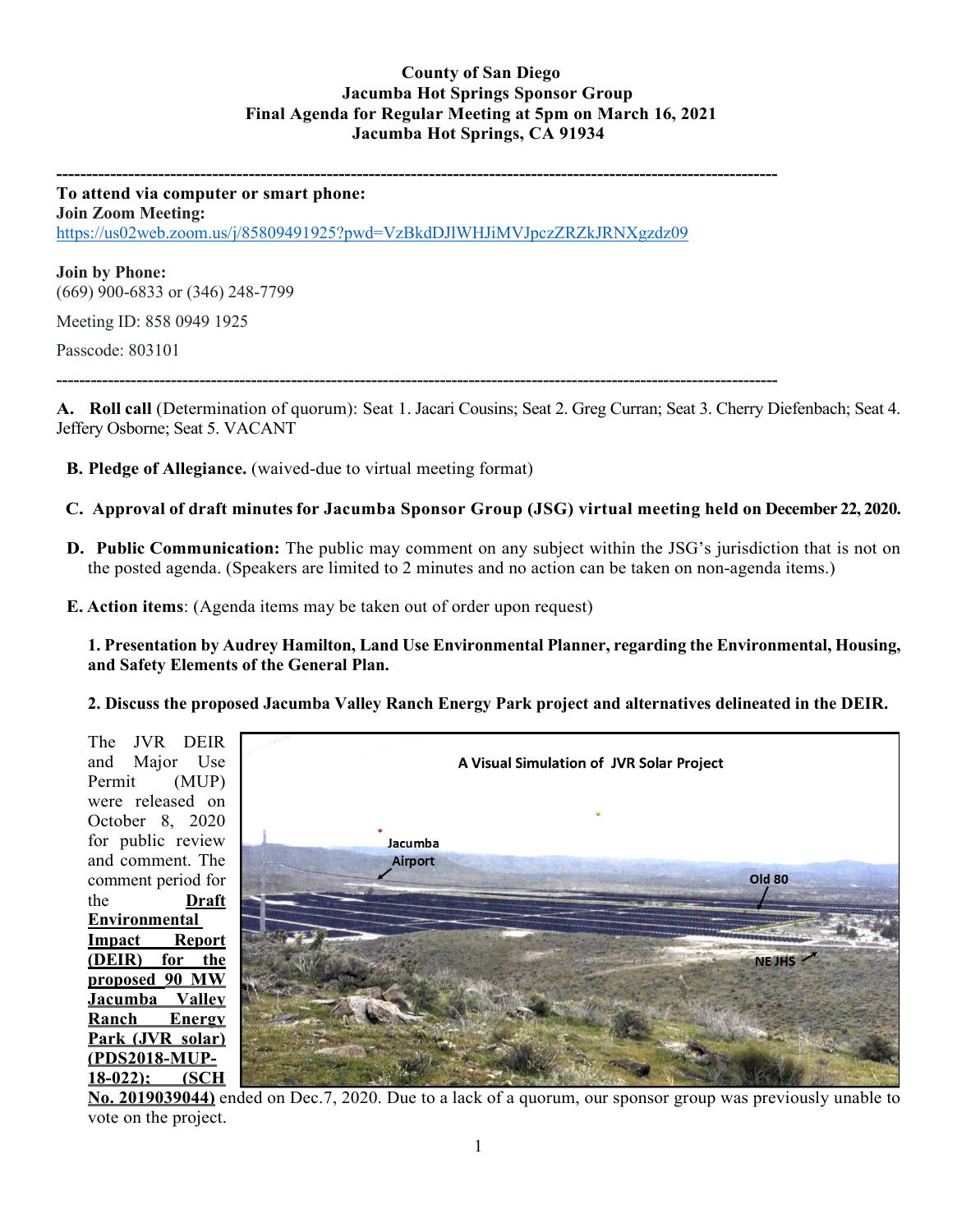The project involves the construction/operation of up to a 90 megawatt (MW) solar energy facility in the Jacumba Valley. The project footprint is about 643 acres of a 1,356 acre property formerly known as Ketchum Ranch. (See visual simulation on previous page.) This project would place solar panels immediately east, north, and south of the community of Jacumba Hot Springs; north, south, and west of the Jacumba Airport, for about a mile along both sides of scenic Highway 80; and south of the I-8 corridor near the Jacumba exit/Carriso Gorge Road. Currently the project includes the following:

--approximately 300,000 photovoltaic modules (12-feet high and up to 300 feet in length) mounted on single axis trackers which follow the sun from east to west.

--75 battery storage containers-three containers at each of the 25 sites (55-feet long, 19-feet wide and 10-feet high) These containers are shown as orange squares on map below.

--25 inverter/transformer metal platforms on skids (8-feet wide and 20-feet long) installed adjacent to the battery storage containers.



--5,000-feet of underground electrical collection system.

--an on-site collector substation (152-feet by 180-feet) and a 200-foot-long 65-foot-high overhead Slack span transmission line that connects the collector substation to the switchyard.

--a 138kV switchyard (3.2-acres) (adjacent to the collector substation) with 1,860-feet of overhead transmission lines strung on (five) 70-115 feet high steel poles which will loop the switchyard into the existing SDG&E Boulevard-East County Transmission Line. While this project is described as an "interim" land use, the project life is projected as 35-37 years. Given that the switchyard will be turned over to SDG&E at the decommissioning of the solar project, one can surmise that another industrial scale energy project would replace it.

--The project area will be enclosed with a 6-foot high slatted chain link fence with one foot of barbed wire on top. The setback area will include landscaping (seen as green lines on the map) along Old Hwy 80, next to the town, and along portions of Carriso Gorge Road.

During the estimated 13-month construction period, up to 500 workers will arrive at the site. Construction hours will likely be 7 am to 4pm Monday through Saturday. The solar site will be unmanned when completed.